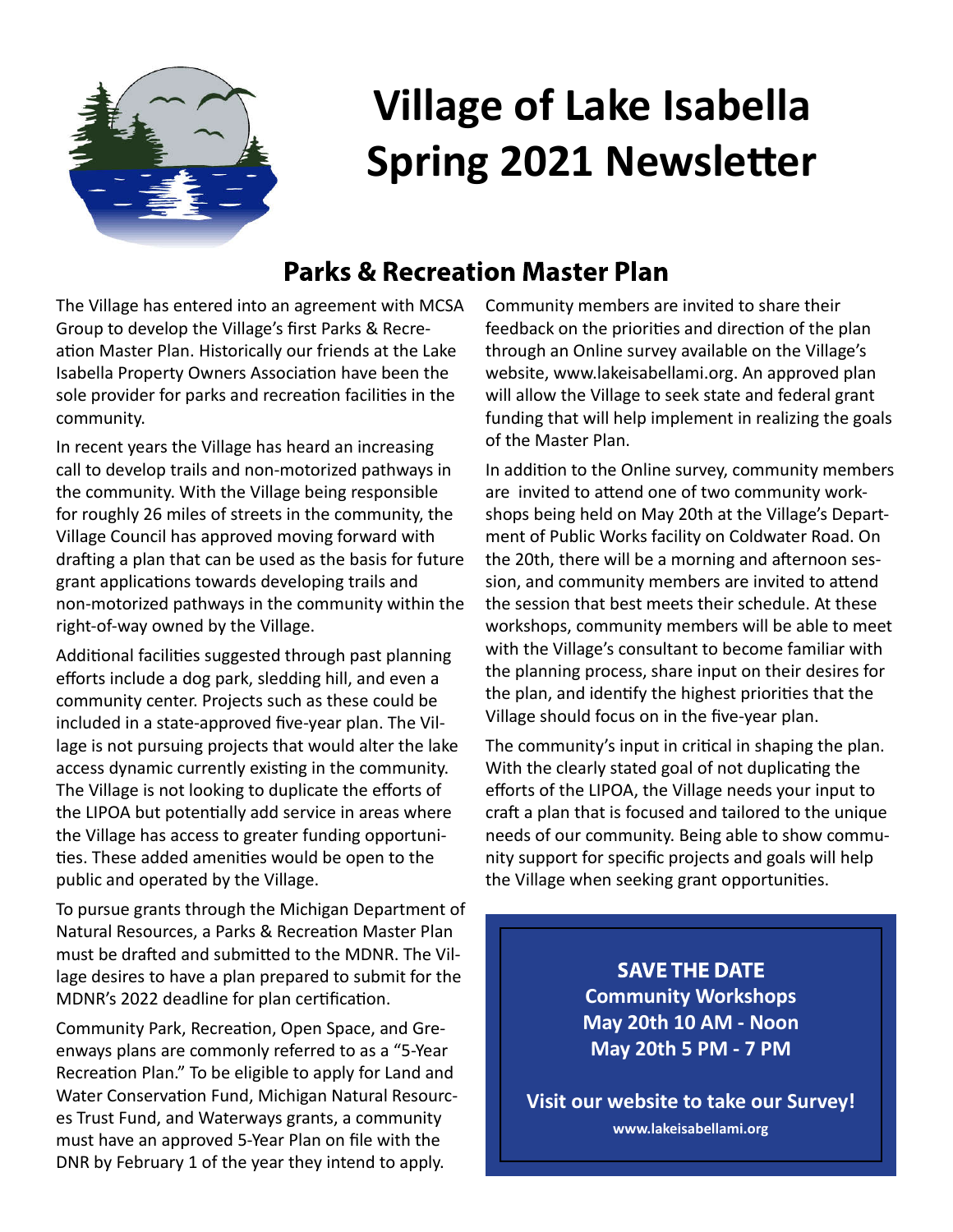### **Managing Your Streets**

The Village of Lake Isabella uses an Asset Management system for inventorying and managing the streets in the community. Asset Management is an ongoing process of maintaining, upgrading, and operating physical assets cost-effectively, based on a continuous physical inventory and condition assessment.

To implement the Village's Asset Management Plan, the Village uses the Pavement Surface Evaluation and Rating (PASER) system. The PASER system focuses on the drivable portion of the public right-of-way. The PASER system does not factor in other conditions of the right-of-way such as drainage, ditches, shoulder gravel, or line painting. Annually the Village performs a visual inspection of each section of pavement in the community and assigns each segment a score based on the observed conditions.

The PASER system is a widely recognized method of using visual observation of pavement conditions and then assigning a numerical rating to the observed conditions. Understanding and documenting the current distress of the pavement allows for forecasting the remaining life span of that section of the roadway. This system allows the Village to best plan for preventative maintenance to extend the life cycle of the roadway.

The Village's streets are divided into two categories. These streets are designated by the Village Council, subject to the approval of the State Transportation Commission. Major Streets are chosen according to their importance in the community. Any street not classified as a Major Street is considered Local Streets.

Major Streets in the community include Clubhouse Drive, Bonanza Drive, Birdie Drive, El Camino Grande, Bundy Drive, and portions of Queens Way, Duquesa, and Baseline Road. The Village's Major Street Network has roughly eight miles of streets. The Village's Local Street Network has nearly eighteen miles of streets. In total, Lake Isabella maintains the second-largest street network of any village in the state.

Using the visible distress from the surface of the roadway, the Village assigns a numerical value to each section of the street. Overall ratings for a particular street are weighted to reflect the actual length of each portion of the street.

The Village's approach to street maintenance has focused dollars on preventative measures to slow the decay of the pavement's life. This has allowed the investments made to the Major Streets in 2003 and the Local Streets 2007 to outlive the original life estimates for these projects. The top priority in the Village's Asset Management Plan is "*to provide the longest life of pavement in the Village of Lake Isabella*." This has been accomplished by investing in capital preventative maintenance to extend the life of the road segment.

As part of our long-term planning for our streets, the last two Major Street resurfacing projects utilized a more modern asphalt mix than the original pavement replaced. Known in the paving industry as the Low Volume Superpave mix, this blend of aggregate and binder has shown to last longer than the previously used Marshall mix. A major difference between the two types of asphalt is the aggregate used in construction. The Superpave mix uses a more coarse aggregate which helps prevent over compaction. Superpave mixes also use a performance-graded binder to hold the aggregate together.

| Rating         | <b>Condition</b> | <b>Condition or Distress</b>                                                                                 |
|----------------|------------------|--------------------------------------------------------------------------------------------------------------|
| 10             | <b>Excellent</b> | <b>New Construction</b>                                                                                      |
| 9              |                  | <b>Recent Overlay</b>                                                                                        |
| 8              | Good             | Reflective cracking,<br>occasional transverse<br>cracking                                                    |
| $\overline{ }$ |                  | Light traffic wear, few<br>patching, longitudinal<br>cracking along joint,<br>reflective cracking            |
| 6              |                  | Occasional patching, first<br>signs of block cracking                                                        |
| 5              | Fair             | Secondary cracking, cracking<br>near pavement edge, block<br>cracking up to 50%, some<br>patching or wedging |
| 4              |                  | Cracking in wheel path, block<br>cracking over 50%, slight<br>rutting or distortions                         |
| 3              | Poor             | Alligator cracking <25%,<br>severe block cracking, rutting                                                   |
| 2              |                  | Alligator cracking >25%,<br>severe distortions, potholes                                                     |
| 1              | Failed           | Loss of surface integrity                                                                                    |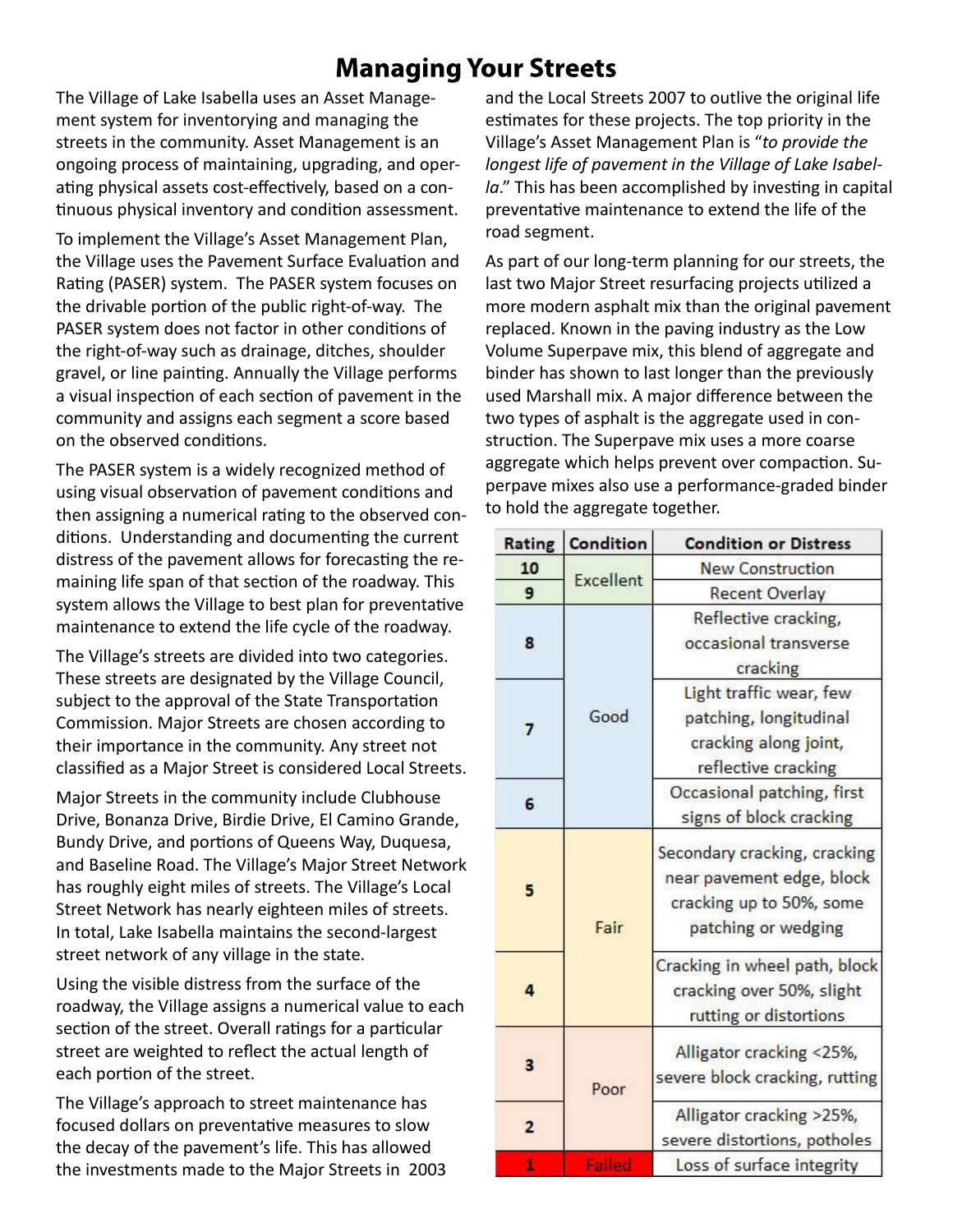## **Kings Disposal Update**

At the end of 2020, the Village Council approved a two-year extension with Kings Disposal to continue the exclusive franchise agreement in the community. Under the extension agreed to by the Village Council, in 2022 the monthly service price will increase by 50 cents per month. The tag price will remain at \$1.50 per tag, and regular monthly service will continue to include 1 bulky item per month. A complete list of large items that can be disposed during the monthly bulky item day is available on our website.



### **Gypsy Moths and Lake Isabella**

Over the last few years, an increase of gypsy moth egg masses has been detected in areas of Lake Isabella. These areas include wooded areas around Circle Drive, Crossover Drive, Bundy Drive, Lincoln Drive, and Queens Way. While these areas have seen the greatest concentration of egg masses, egg masses can be found throughout the community, and beyond in the western half of Isabella County.

In addition to trees, egg masses can be located on homes, garages, sheds, overhangs, electrical boxes, wishing wells, kids play scapes, foundations, and wood piles. The homes usually have wooden exteriors and shady sides of the buildings.

The egg masses are anywhere from the size of a dime to as large as a silver dollar and larger. The egg masses have anywhere from 500 to 10,000 eggs depending on the size.

The egg masses are a beige color and feel velvety. Around the egg masses, pupae is usually detected and that is the shell from which the gypsy moth caterpillar becomes a moth in the fall. Typically moths hatch in late July, early August. The female gypsy moth is white with flecks of black and has a goldish spot on her head and does not fly. The male has a brown hue. After mating occurs, the moths die.

**Isabella County does not presently have a Gypsy Moth suppression program.** There is a specific way to remove the egg masses to prevent the population from increasing the following year. The easiest way to remove the egg mass/masses is using a putty knife, playing card, or business card. Carefully go behind the egg masses and "PEEL" it off into a dish of "SOAPY" water or paper bag. If left in soapy water please let the egg mass soak for 48 hours prior to disposal.

Any eggs that fall to the ground will hatch next year. Winter does not kill the eggs, so care should be taken when removing. The dish soap container will kill the eggs and burning the egg masses is also a great alternative. Remove all the pupae at the same time.